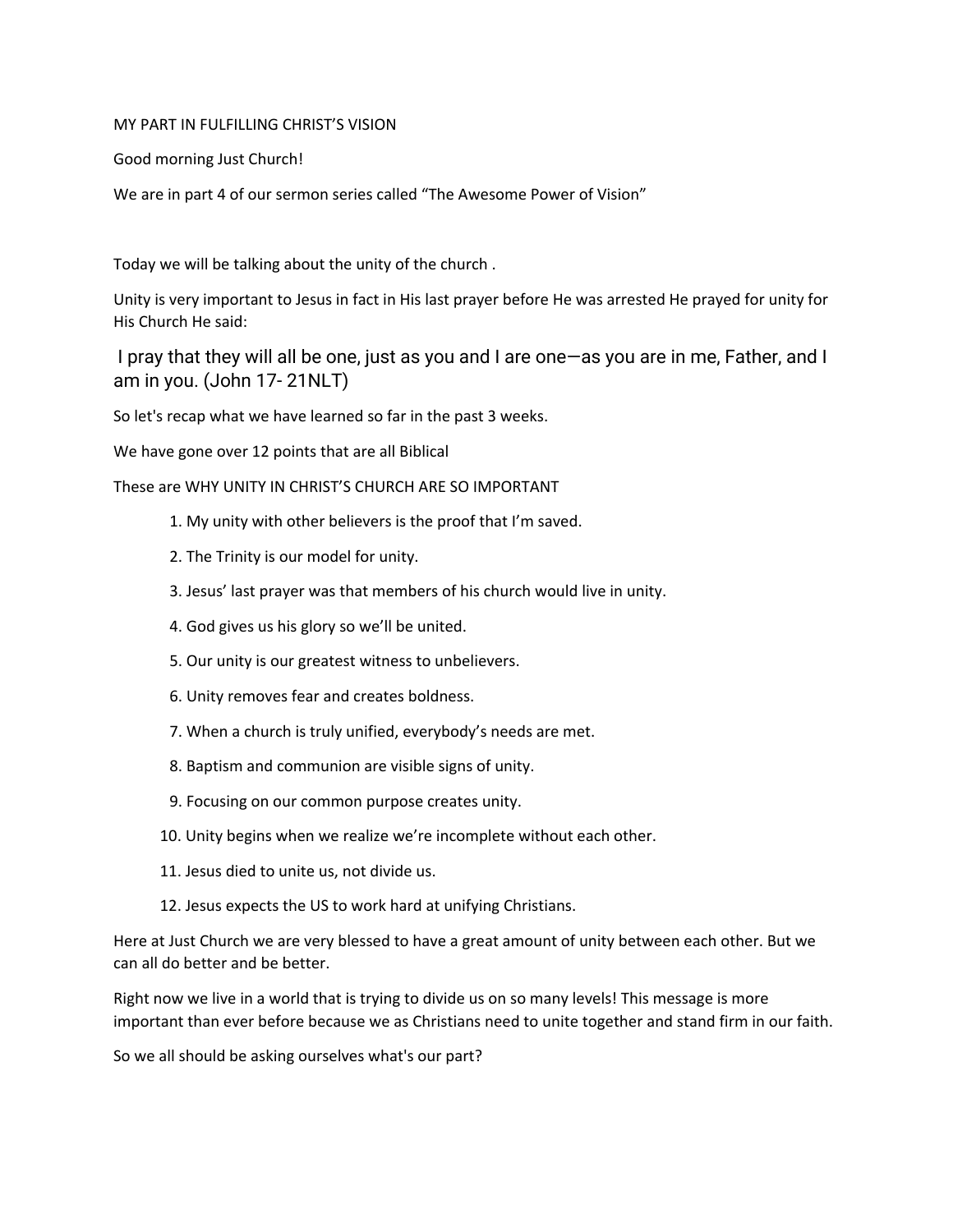## **HOW CAN I BE AN AGENT OF UNITY IN MY CHURCH?**

So today I have 4 points to teach from, the first is:

### **1. FOCUS ON WHAT WE SHARE, NOT OUR DIFFERENCES**

#### **What we have in common with each other, not our differences.**

*"Let us concentrate on the things which create harmony and the growth of our fellowship together." Romans 14:19 (Ph)*

Think about the word concentrate, that means focus! You can't casually concentrate, it's impossible to do. If you are choosing to concentrate you have to be intentional! So what are the things that we as Christians have in common? One of the coolest things about Just Church is that we are all different and we celebrate those differences. We have different backgrounds, we come from different cultures and because of that we are unique. Just look at our pastoral team, Pastor Kevin and Tammy came from a pentecostal background, Pastors Jon and Rachel came from a Methodist background and Jenn and I came from a Baptist background. But what do we all have in common?

God tells us in Ephesians that we all share 7 big things that we all have in common.

*"There is only one Body (the church) and one Spirit (We all have the same Holy Spirit in us), and we have been called to one hope (The hope of the second coming of Jesus). There is only one Lord, one faith (and that faith is contained in the bible), one baptism (which means you don't have to be baptized every time you sin), and only one God, who is the Father of us all, who is over all, is through all and is in all." Ephesians 4:4-6*

*We as the Whole body of Christ are not to point fingers at each other and say to each other that the other is doing it wrong. In fact we are not even called to just put up with each other.*

God doesn't want you to merely tolerate other Christians He wants us to be united with them. But unity is not uniformity! God doesn't want us all to be alike, if He wanted that He would have made us all alike.

For unity sake we must never let differences divide us!

Well if you are like me you might be asking yourselves well what about all those differences that annoy and irritate me? Conflict is usually a sign that the focus is shifted to less important issues. Something that the Bible calls disputable matters.

#### The Bible says in Romans

*"Welcome with open arms fellow believers who don't see things the way you do. And don't jump all over them every time they do or say something you don't agree with... They have their own history to deal with. Treat them gently."*

#### *Romans 14:1 (MSG)*

Everyone of us has our own history, our own trauma, our own stuff that we need to unpack! Treat each other gently!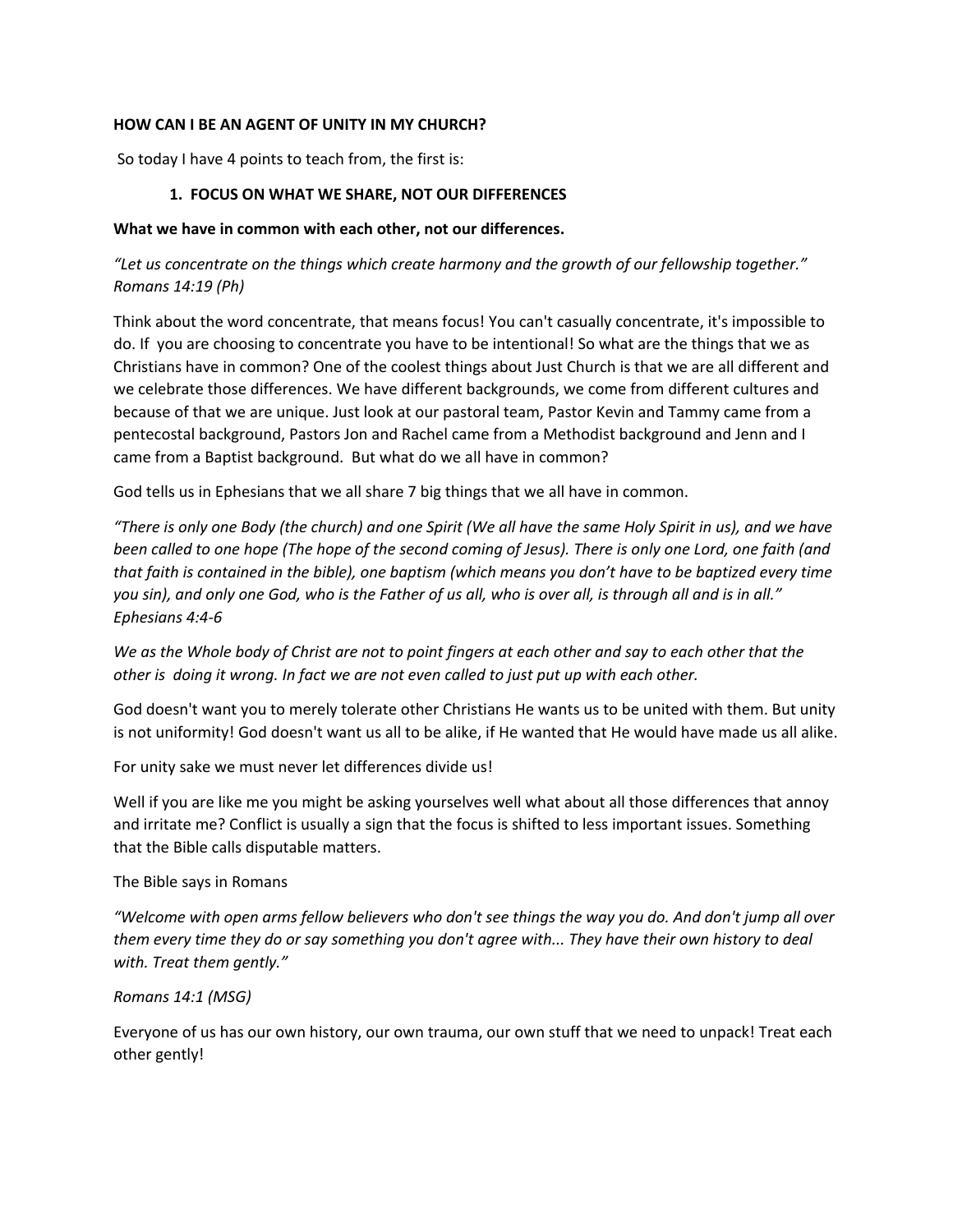*"Let there be real harmony so there are no divisions in the church. I plead with you to be of one mind, UNITED in thought and purpose."* 

*1 Corinthians 1:10b (LB)*

## **2. REALIZE I MUST CONTINUALLY WORK AT UNITY**

Unity doesn't just happen! This is true in any relationship as well as in the church! It takes effort!

Paul says in Ephesians 4:

"MAKE EVERY EFFORT to keep the unity of the Spirit. Bind yourselves together by living in peace with each other." Ephesians 4:3

Unity Happens only when you are intentional about it!

Well, how do I do that? Well let's talk about a few things not to do.

These next few things create division instead of vision. division always destroys vision.

## • DON'T BRING WORLDLY VALUES INTO THE CHURCH

We live in a world where there are so many celebrities and influencers telling us to do things! telling us how we should feel and how we should act. We only need one person to influence us and that is Jesus Christ!

Our society will use these people to tell you that people that don't believe in what you believe are the enemy. They are not!

Paul found this happening in Corinth. The people were fighting over who should lead them. In fact it was so bad that Paul had to write a letter to Corinth to rebuke them, that letter is 1 Corinthians.

"You're acting (in the church) the same way unbelievers act in the world! The proof of your immaturity is your arguing and quarreling and the divisions you've created. That proves you still belong to the world and are living by worldly values! When one of you says, 'I support Paul,' and another says, 'I support Apollos,' you're acting like unbelievers, not like Christ. Is Apollos important? No! Is Paul important? No!"

## 1 Corinthians 3:3-5a

They took their eyes off of Jesus and started focusing on the unimportant things.

# DON'T GET SUCKED INTO THE WORLD'S FIGHTS

Did you know that Jesus did not get into political discussions? Now he did talk about morals and the difference between right and wrong, but not politics. He was too busy teaching, preaching, and doing miracles. Just as we should be.

Now that's not to say people didn't ask. He just chose to be Kingdom minded.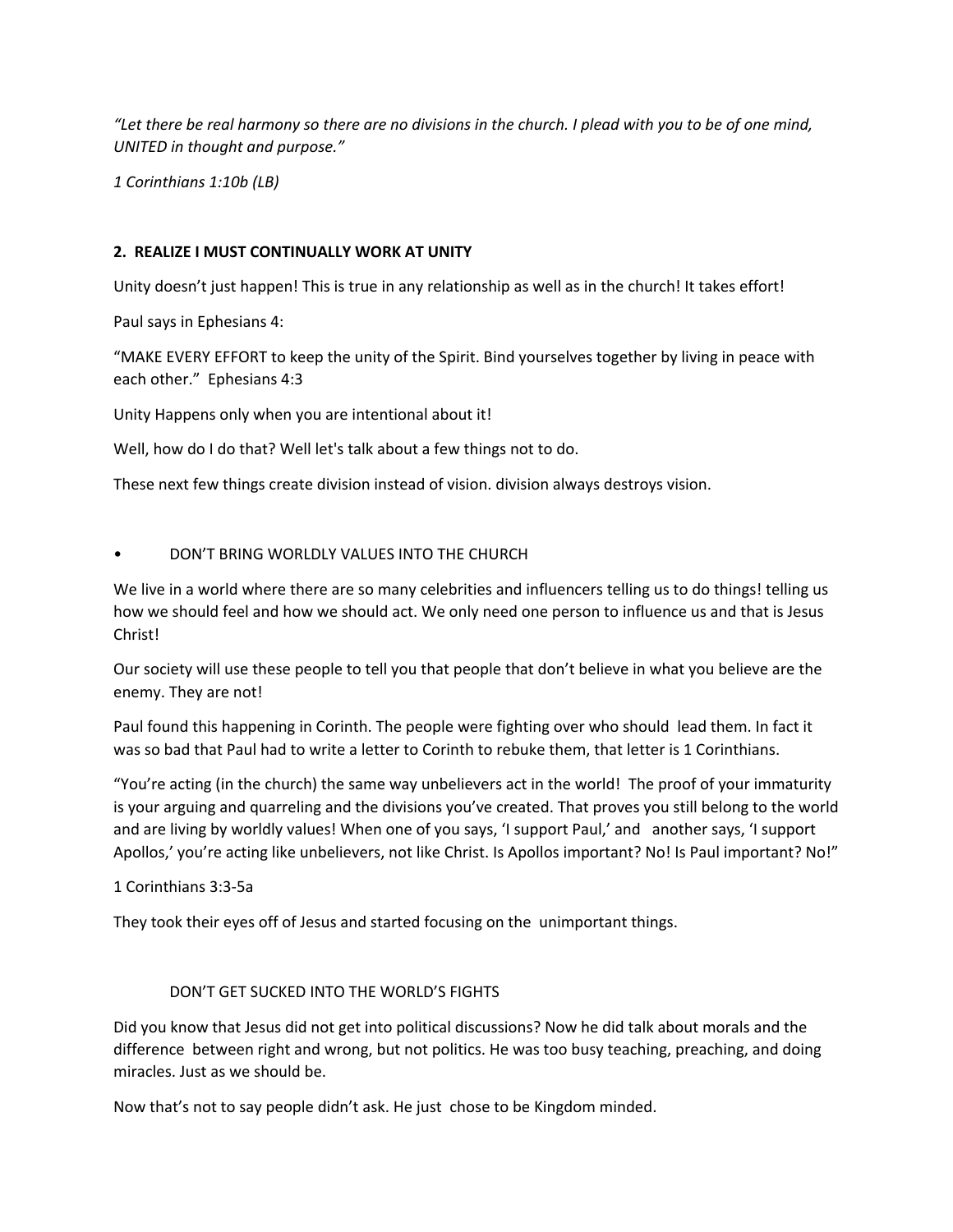"Jesus said, 'My kingdom is NOT of this world. If it were, my servants would fight...'" John 18:36a (NIV)

We all need to be more Kingdom minded like Jesus, including me! I love talking about politics, I love debating, every day on facebook I see things that I want to comment on and have a debate about. BUT I also know that I am called to something bigger! I am called to be Kingdom minded not worldly minded! That's not our fight make no mistake about it we have a battle but that is not it!

Now that being said we are called to speak up for the poor, we are called to speak up for the elderly, we are called to speak up for the unborn, for people in prison, for immigrants as the bible called them foreigners we are called to speak up for those who are denied justice. Now those are moral issues that can be backed up with biblical references.

Don't get caught up in arguments that are not glorifying God and guess what? No argument glorifies Him. In fact Paul writes to Timothy this:

*"Don't have anything to do with foolish and stupid arguments, because you know they produce quarrels. The Lord's servant must never quarrel; instead, you must be kind to everyone, able to teach, and patient with everyone. You must be humble, gently teaching those who oppose the truth." 2 Timothy 2:23-25* 

But Pastor James surly Jesus didn't know about these antimaskers…. umm yes He did. But Pastors James surly He didn't know about all there people trying to take away my freedoms umm… yes He did!

**The next step that we will talk about is so crucial for unity in your family, your job, your spouse, and your church is:**

# **3. BE REALISTIC IN MY EXPECTATIONS**

**We all brought unrealistic expectations when we got married and we all brought unrealistic expectations when we first went to CHURCH. Think about it: the church is filled with imperfect people, sinners like me. How do you expect us to create a perfect community?** 

## **We need to remember Psalms**

"Nothing is perfect except your Words." Psalm 119:96 (LB)

Now a church can be healthy and not be perfect! If we relate the church to children you might be able to see it better. They can be healthy but they are certainly not perfect. You don't just love your kids when they are fully grown and mature. You love them throughout all the stages they go through. The baby Christian that can be very messy, the adolescent Christian that thinks they know everything and the mature Christian that realizes that there is so much they don't know! We need to love people in every stage of their growth and we need to love our as a whole church in every stage of our growth. When there was only 15 of us in the early months at JC, when we moved to GAR park, when we got the space above the A1, When we moved to the farm, now that we are at First Baptistand wherever the Lord takes us next. I love this church in all of the stages we go through.

More importantly Jesus passionately loves Just Churchmore than me. He loves all of His church and He wants us all to do the same.

Are some of the people going to annoy you absolutely! But the Bible says: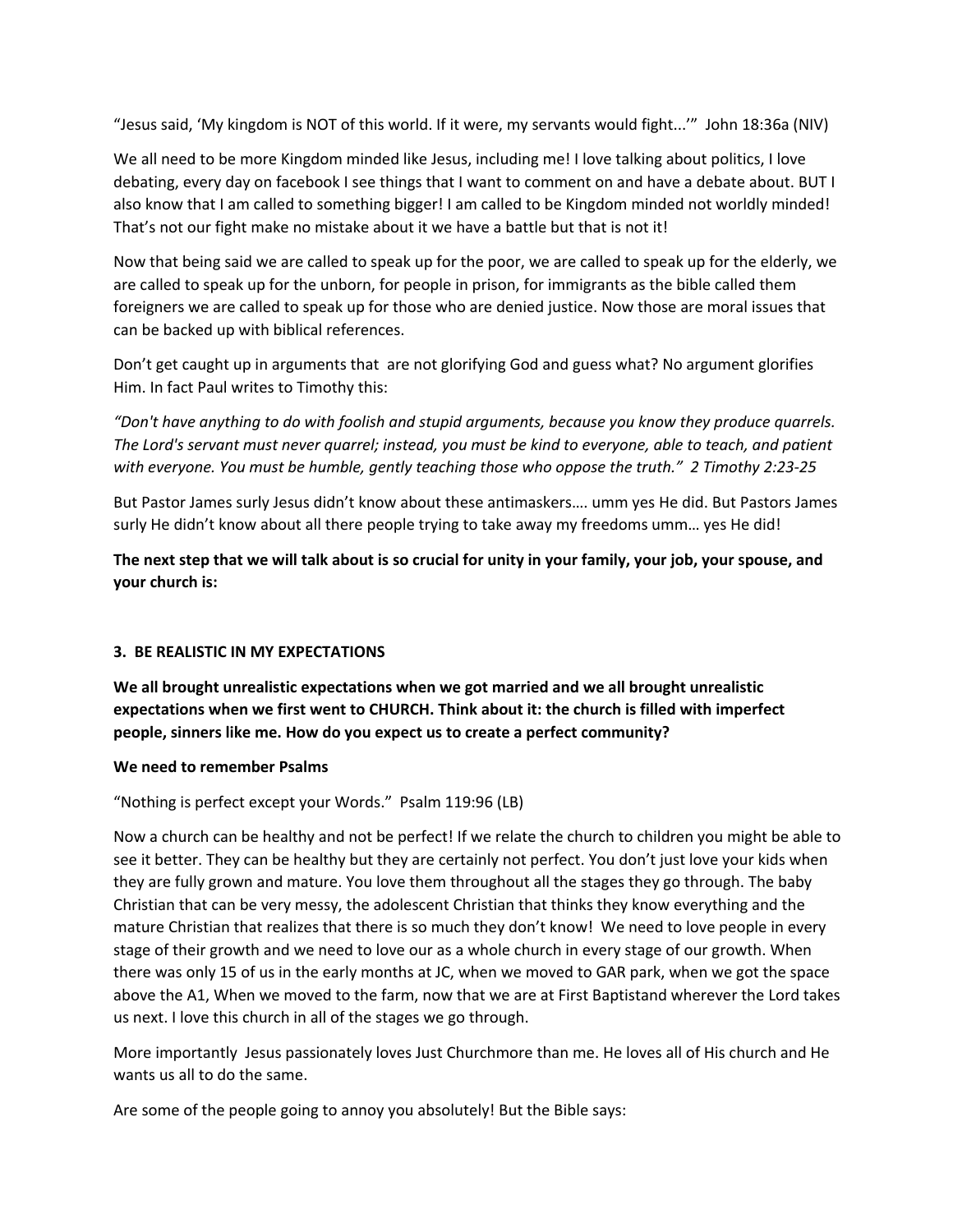"Be patient with each other, making allowance for each other's faults because of your love." Ephesians 4:2b (NLT)

"Most of all, let love guide your life, for THEN the whole church will stay together in perfect harmony." Colossians 3:14 (LB)

"Love each other as if your life depended on it. Love makes up for practically anything." 1 Peter 4:8 (MSG)

I know this is hard! But God is not interested in your comfort. He is interested in your character! When we get to Heaven we will not be judged by how comfortable we are but on our character!

Our last principle is:

## **4. OFFER ENCOURAGEMENT INSTEAD OF CRITICISM**

"Let's use ALL our energy in getting along with each other. Help each other by using encouraging words; Don't drag others down by finding fault."

Romans 14:19-20a (MSG)

So what do you do when something is just wrong and you know it? Should you ignore it? Of course not! But you can always word it in a positive way so the person can receive it. It is possible to speak a difficult truth in a positive way!

"A wise, mature person is known for his understanding. The more pleasant his words, the more persuasive he is." Proverbs 16:21 (TEV)

I'm never persuasive when I'm abrasive!

Remember the people in the church belong to God and He loves everyone of us,

```
"What right do you have to criticize someone else's servants? Only their Lord can decide if they are 
doing right..." Romans 14:4 (CEV)
```
"Why do you criticize and judge your brother or sister in Christ? Why do you think you are better than they are? We'll all be judged one day, not by each other's standards, or even by our own, but by the judgment of God."

## Romans 14:10 (Ph)

Here's some hard truth, the bible calls satan the accuser of the brethren the accuser of our brothers and sisters. That's in Revelation 12 verse 10. It's the devil's job to blame and complain to criticize members of God's own family which means when I do that or you do that we are being duped into doing satan's work for him! When we do that, satan doesn't have to work hard; we are doing his job for him!